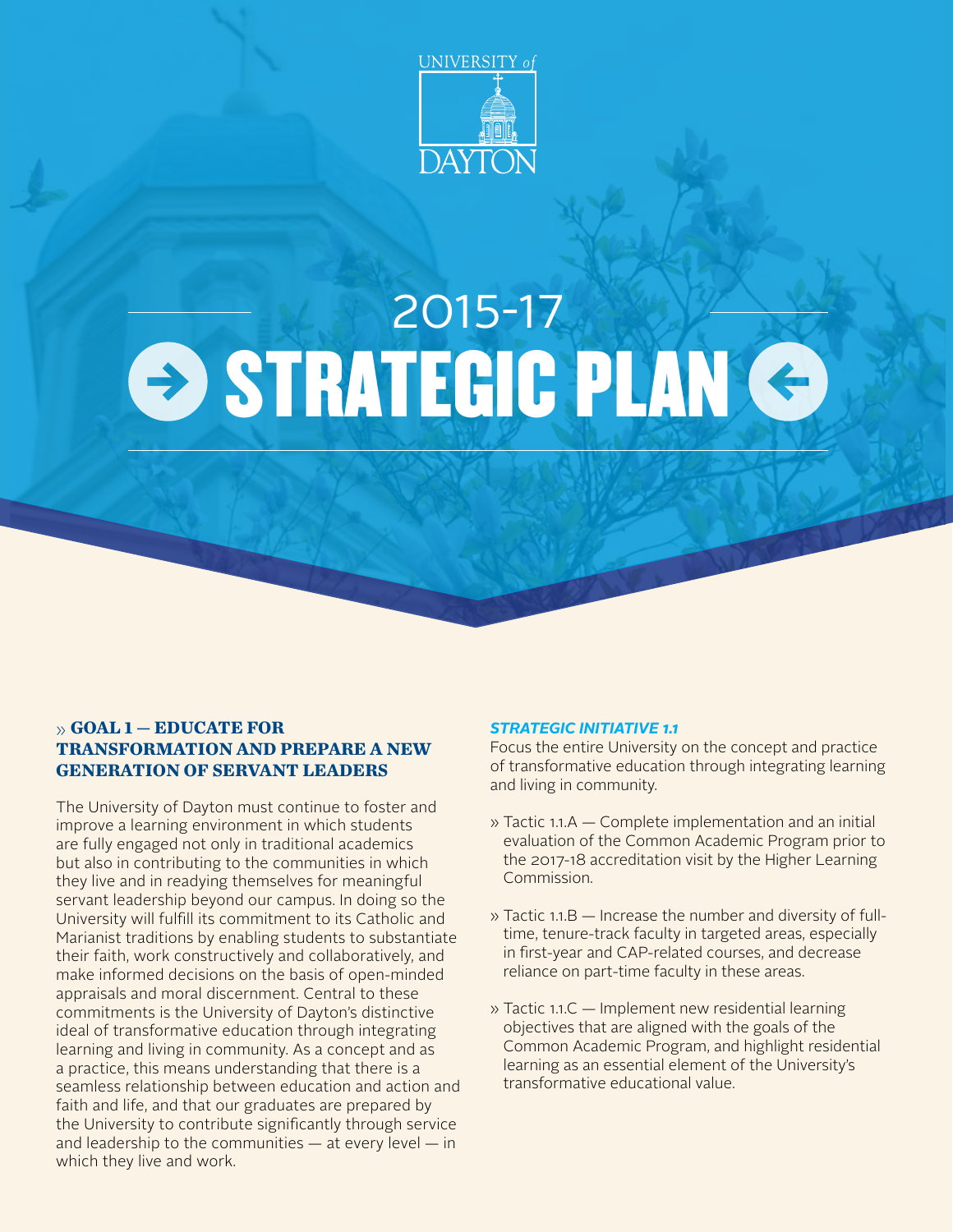

## *STRATEGIC INITIATIVE 1.2*

Promote learning through active engagement with community.

- » Tactic 1.2.A Expand and support initiatives in community-engaged learning and service, and connect community engagement to students' leadership development through the Marianist educational tradition.
- » Tactic 1.2.B Advance high-impact experiential learning, mentored by faculty and staff, as a signature element of a UD education, and strengthen infrastructure to coordinate, assess, and sustain highquality experiential learning.

### *STRATEGIC INITIATIVE 1.3*

Support all students to flourish academically and personally through the provision of services and programs that meet their needs.

- » Tactic 1.3.A Further student wellness and responsible decision-making through healthy living programs, prevention education, and infusion of Commitment to Community across the University.
- » Tactic 1.3.B Provide academic and engagement opportunities that support student retention and success, address alcohol abuse and sexual violence, increase spiritual awareness, and promote mental and physical health.

## » **GOAL 2 — CULTIVATE OUTSTANDING SCHOLARSHIP, RESEARCH AND ARTISTIC CREATION**

The University of Dayton is committed to attracting and supporting a diverse body of faculty and other professionals whose scholarship, research and artistic creation deeply enrich the learning of our students and contribute substantially and meaningfully to the church, to the region, the nation, and the world. Faculty and research staff in every discipline and field across the University

will be encouraged and enabled to engage in excellent productive, creative, professional work that distinguishes the institution.

## *STRATEGIC INITIATIVE 2.1*

Invest in targeted areas of multidisciplinary research in which the University shows the greatest promise for national and international preeminence.

- » Tactic 2.1.A Continue to invest in and promote collaboration among existing and emerging areas of research strength, especially in engineering and the sciences.
- » Tactic 2.1.B Make new investments and foster institutional partnerships to expand influential multidisciplinary research in human rights and in environmental sustainability, with attention to intersections between these two areas of profound human concern.
- » Tactic 2.1.C Build upon select areas of research strength by developing new graduate and professional programs and certificates in fields where demand is high and by enhancing existing graduate and professional education programs through e-learning technologies, cross-unit collaborations on curricula, and partnerships with other universities.
- » Tactic 2.1.D Create new incentives for University faculty to collaborate with professional research staff in order to advance applied research and to enrich graduate and undergraduate student learning.
- » Tactic 2.1.E Promote scholarship and creative production in the performing and visual arts, with particular attention to work that fosters campus and community engagement or supports global and intercultural learning.

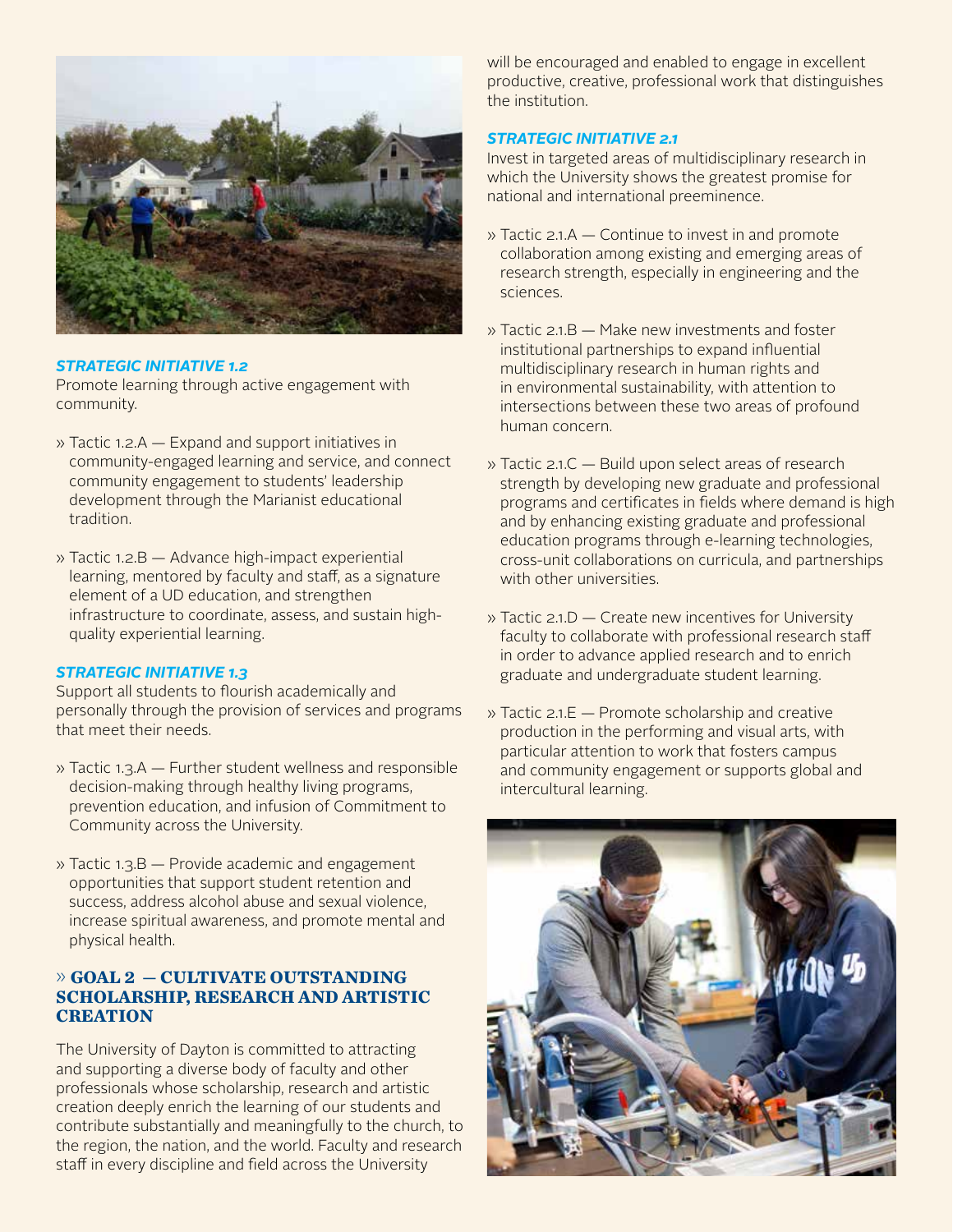

# » **GOAL 3 — STRENGTHEN AND PROMOTE THE UNIVERSITY'S DISTINCTIVE CATHOLIC AND MARIANIST IDENTITY**

The University of Dayton's Catholic and Marianist identity is the foundation upon which all else is built, and it informs all that we strive to achieve. The University is firmly committed to its position as a leader in Catholic higher education and as a Catholic leader in higher education. As such, it articulates to people of all faiths the rich resources of Catholic intellectual tradition. The University is particularly committed to the Marianist spirit through which it cultivates both personal and social transformation by creating community, engaging students in learning, and enabling each individual to develop as a whole person within the context of commitments to purposes that transcend the personal.

In its commitment to educating the whole person, one of the key characteristics of a Marianist education is to educate for formation in faith. The University of Dayton acts deliberately to sustain its distinctive Catholic and Marianist identity and continues to welcome and support members of all faith traditions and those of no religious faith, and to value their contributions to its learning community. At the same time, it ensures the sustained centrality of Catholic and Marianist principles in its approach to education, research, and service, including the concept of profession as vocation and being called to work for social justice and positive transformation. The University itself is therefore called to advance human well-being and contribute significantly to building a better world.

## *STRATEGIC INITIATIVE 3.1*

Ensure that the University's Catholic and Marianist mission remains a vital resource for all dimensions of the University community and is positioned to serve as a visible and valued intellectual resource to the Catholic Church and society at large.

- » Tactic 3.1.A Shape the University's distinctive commitment to integrating learning and living in community so that it becomes a national model for transformative Catholic and Marianist education, focused on practical wisdom and vocational discernment.
- » Tactic 3.1.B Provide rich opportunities for faith formation for the entire University community, and promote the Catholic and Marianist tradition through the development of laypersons and communities who are specially committed to the University's mission, through a strong Marianist Educational Associates program, through expansion of faculty and staff development programs, through maintenance of a vibrant campus ministry program, and through preferential and appropriate employment of qualified Marianist religious.
- » Tactic 3.1.C Ensure that University governance reflects our Catholic and Marianist commitments to being person-centered, consultative and inclusive, mission-focused and flexible in responding to the signs of the times.



### *STRATEGIC INITIATIVE 3.2*

Define the University of Dayton nationally and internationally as both a leader in Catholic higher education and as a Catholic leader in higher education.

- » Tactic 3.2.A Strengthen the University's position as an intellectual resource for the Catholic Church and society in the dialogue between faith and culture, in the preparation of lay leadership, and in scholarship on Catholic intellectual and artistic life in the American context.
- » Tactic 3.2.B Identify and support programs that reflect with particular clarity and effectiveness Catholic and Marianist priorities, especially those that address issues of social justice, stewardship of the earth, and the needs of the Catholic Church throughout the world, especially the needs of the Church in the United States.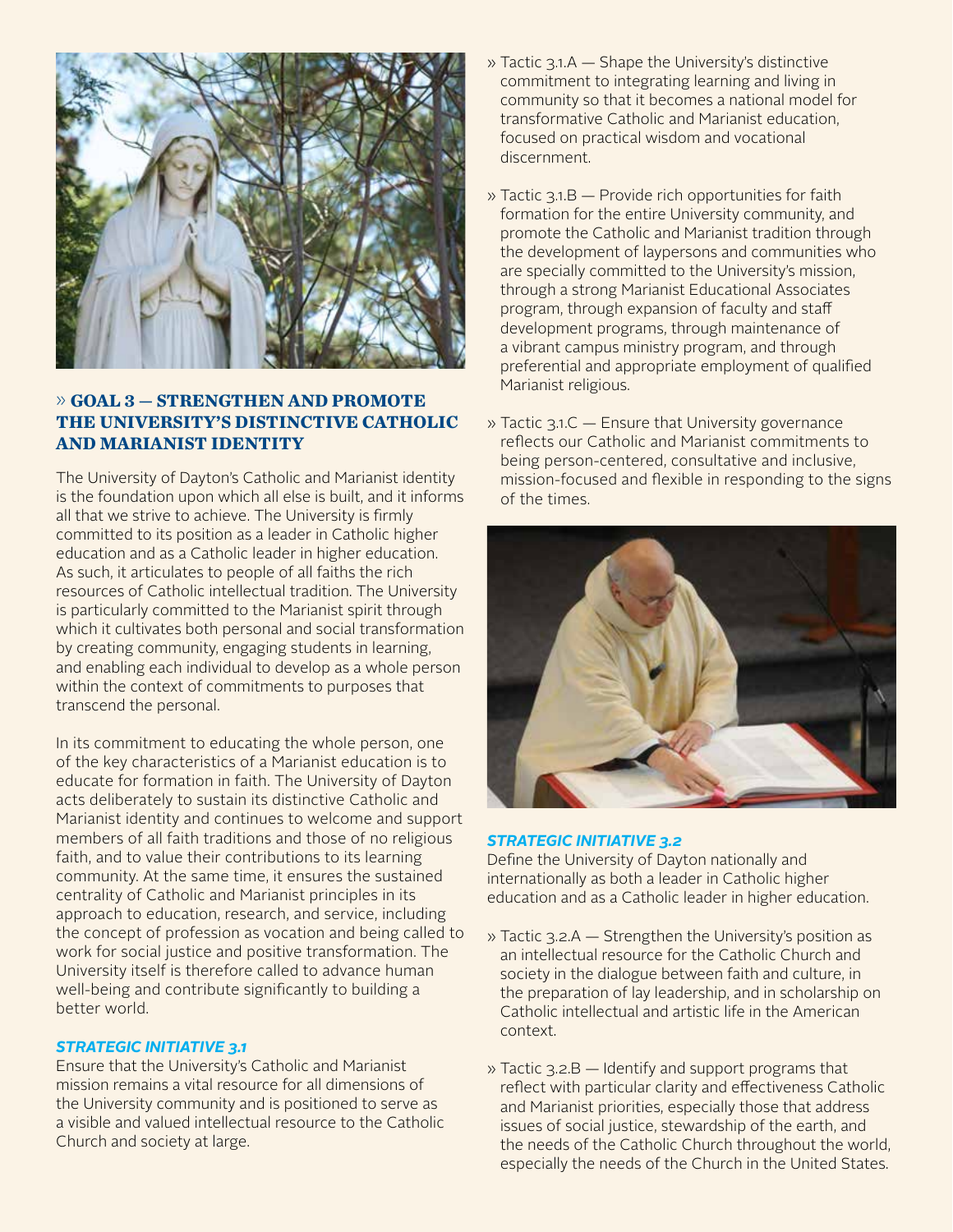

# » **GOAL 4 — ADVANCE GLOBAL AND INTERCULTURAL CITIZENSHIP AND ENGAGEMENT**

The University of Dayton's Marianist values and traditions call every member of its community to respond and contribute to this world as an informed and responsible citizen and as an engaged and compassionate individual. Through its overarching commitment to these values and to the concept and practice of integrating learning and living in community, and building upon the demonstrated and widely recognized strengths of our existing partnerships, the University will deliberately incorporate intercultural and international dimensions as central elements of its academic and student affairs programs. They will be cultivated on the University's campus, within the Dayton community, and both across and beyond the United States. Such initiatives are essential as we broaden our relationships to become a more diverse, multicultural, and international university.

### *STRATEGIC INITIATIVE 4.1*

Cultivate an inclusive and engaging educational environment in which intercultural and international competencies and citizenship will flourish throughout the University.

- » Tactic 4.1.A Define, promote, and assess key global and intercultural learning objectives in academic programs and in residence education.
- » Tactic 4.1.B Continue to invest in faculty and staff development that contributes to global and intercultural learning, including research and travel fellowships, institutional exchanges, and targeted curriculum development in all academic programs.

#### *STRATEGIC INITIATIVE 4.2*

Internationalize the curriculum through the enhancement of courses and programs already engaged in international topics, by introducing international elements in appropriate existing courses that do not currently

focus on international issues, and develop new courses specifically to address such issues.

» Tactic 4.2.A — Expand and diversify opportunities for intercultural learning and education abroad, enhance the affordability of international study, and highlight the value of studying global languages and cultures.

#### *STRATEGIC INITIATIVE 4.3*

Support as a valued educational and institutional resource the engagement of a racially, ethnically, culturally, religiously, and socioeconomically inclusive University of Dayton community.

- » Tactic 4.3.A Improve recruitment, academic and scholarship support, persistence to graduation, and an inclusive environment for domestic minority and international undergraduate and graduate students, with particular attention to diverse underrepresented minority and international student populations.
- » Tactic 4.3.B Improve recruitment, advancement and leadership opportunities for faculty and staff from groups underrepresented in the university community.



## » **GOAL 5 — PRACTICE RESPONSIBLE STEWARDSHIP**

The University of Dayton must continue to communicate its core values, distinguish itself from other institutions, publicize its strengths, and thereby attract the resources that will enable it to remain a premier Catholic university in the Marianist tradition. The ability of the University of Dayton to provide an excellent education rests on its ability to manage as wisely as possible its human, financial, capital, and environmental resources. The University therefore has a responsibility of stewardship to ensure its vitality for future generations. Efficiency, quality assurance, cost containment, and demonstrated effectiveness are core elements in this stewardship. The institution must